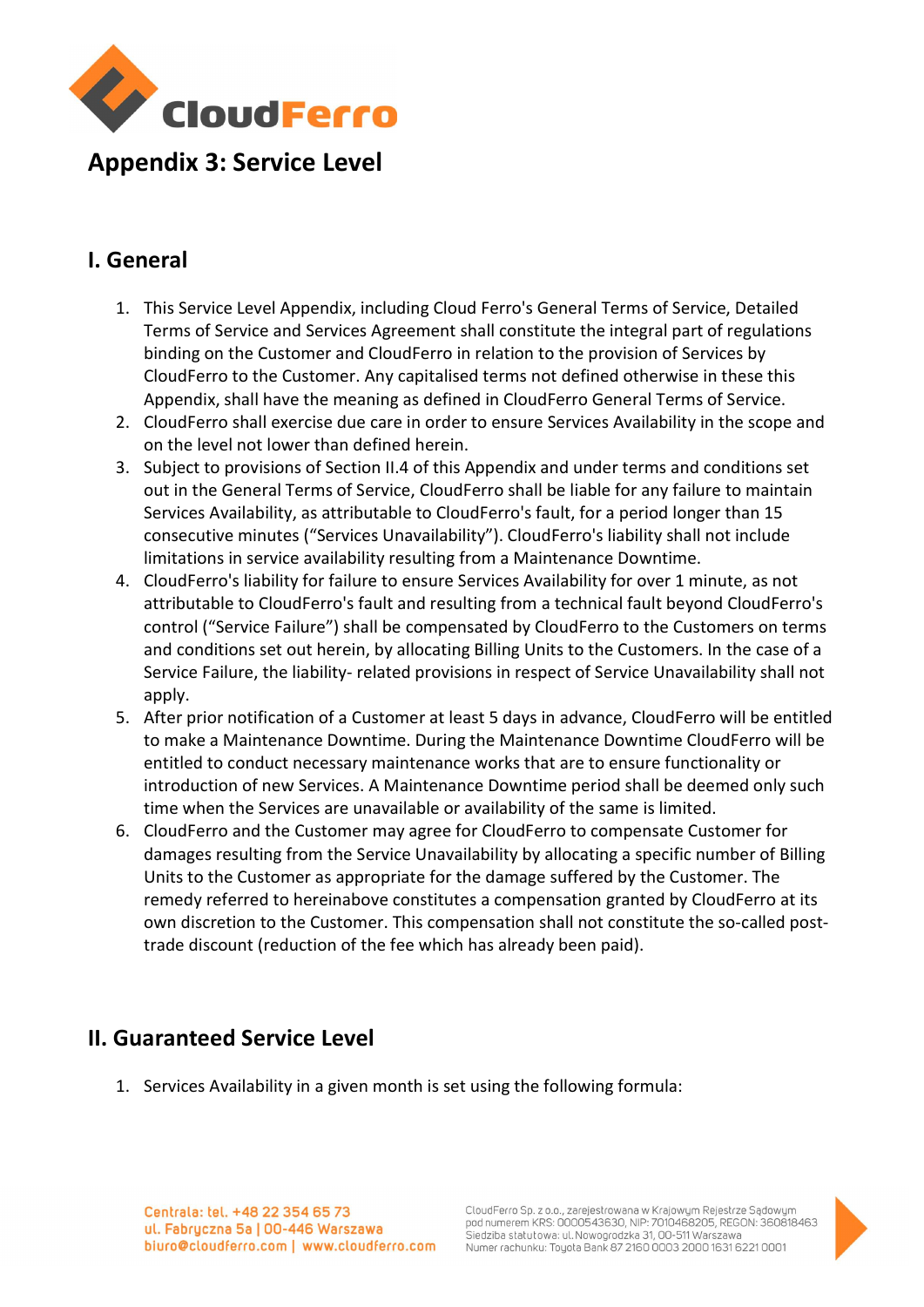$MK - ZP - AU$ 

 $D =$  -----------------------

 $MK - ZP$ 

Where:

D - is Services Availability MK – is the total time in the given calendar month ZP – is the total time of Scheduled Maintenance Downtime AU – is the total time of Service Failure

- 2. CloudFerro shall ensure Service Availability for Customers at the level of at least 99.5% per calendar month.
- 3. In the case of any Service Failure, the Customer shall receive from CloudFerro Billing Units worth 300% of the price of the Service, which availability has been disabled in result of the Service Failure. The value of Billing Units allocated to the Customer shall be calculated in proportion to the time that the Service is disabled for due to the Service Failure relative to total time in the specific calendar month.
- 4. If the Service Availability in a calendar month is less than:
	- a. 99.5% but not less than 97,5%, the Customer shall receive Billing Units of the value equal to Service price for a 5-day period;
	- b. 97,5% but not less than 95%, the Customer shall receive Billing Units of the value equal to Service price for a 10-day period;
	- c. 95%, the Customer shall receive Billing Units of the value equal to Service price for a 20-day period.
- 5. Billing Units may be allocated only to a Customer, who complies with provisions of the Services Agreement, in particular who is not in arrears with any payment of a fee due to CloudFerro.
- 6. The maximum value of Billing Units allocated to the Customer under this Appendix for a Service Failure or Services Unavailability must not exceed the threefold monthly fee for the provision of the specific Service in the calendar month concerned.

#### III. Failure Reporting

- 1. If the Customer identifies a Service malfunction, the Customer shall immediately notify CloudFerro of the same by sending an e-mail to the following address: problems@creodias.eu, and specify symptoms of Service limitation or lacking functionality.
- 2. After the Service malfunction is reported, CloudFerro shall troubleshoot in order to identify the cause of the malfunction and determine whether a Service Failure has occurred.